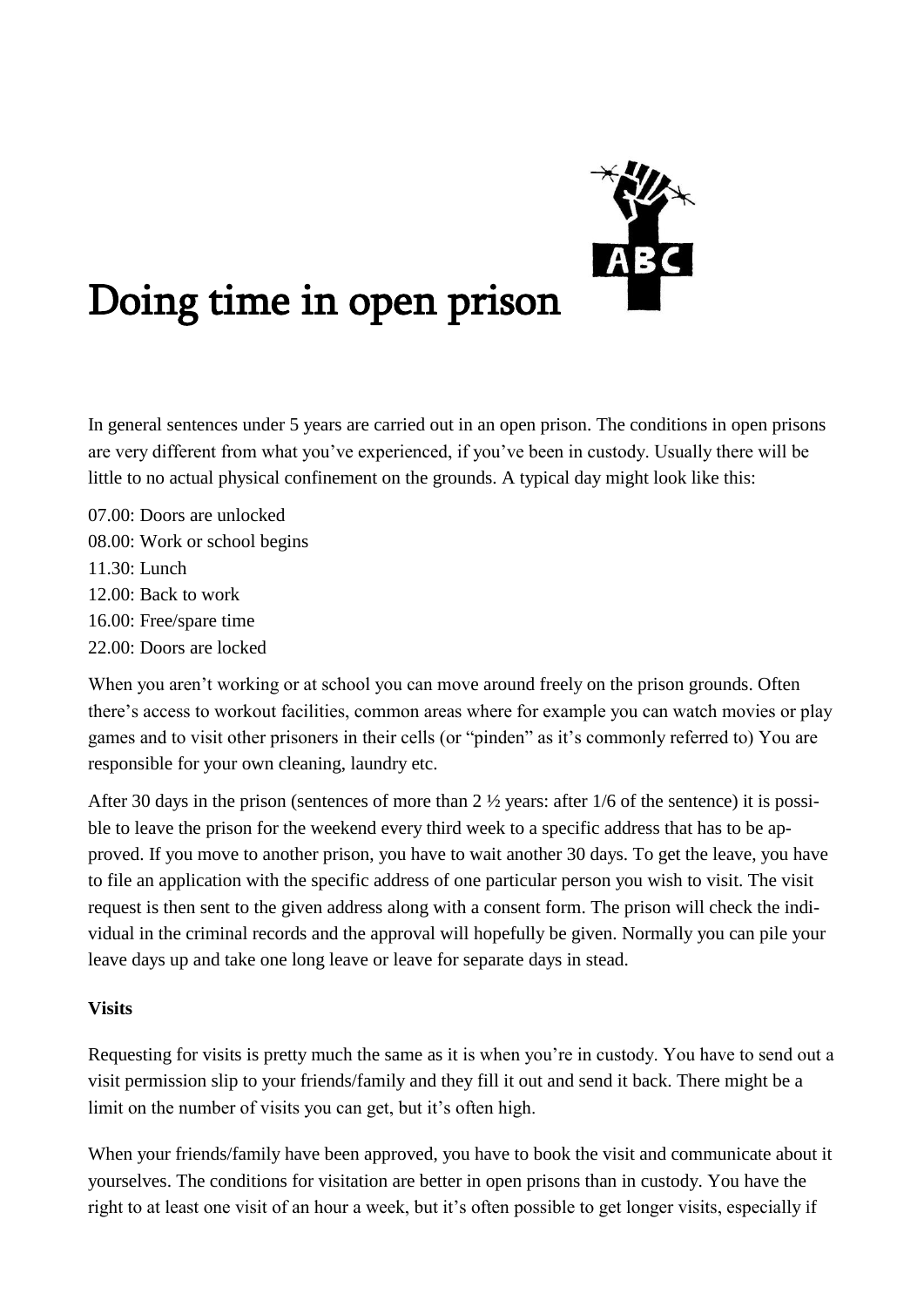your friends/family come from far away. You can get visits from more than one person at a time and often you don't have to sit in the visitors room. Some prisons let you have visits in your cell and others have a common area and outdoor areas, you can be at. The visiting rooms are often obviously meant for conjugal visits and therefore not very nice to be in with family.

## **Using the phone**

In most open prison you can get a cellphone. Normally you bring your own sim-card and either put it in a phone that is mounted in your "pind" or you buy a phone from the prison that is then mounted. Some prisons might still only have payphones in the hallways.

## **Work**

The work in the open prisons varies depending on where you are sitting. Some of them have farming and forestry, workshops of different kinds, and otherwise the work will often consist of taking care of the prison grounds with gardening or cleaning. You get paid a very modest salary, starting at approx. 8-9 kr an hour. The salary is beyond the amount of money you are entitled to if you are in a prison where you cook yourself. You may know that you have "right and duty" to work. It means in effect that if you refuse to work or are not working enough, you may be fined, excluded from community or put into a cell for punishment, depending on how reluctant you are. You can apply to get a job outside prison. You should be aware that if you have a regular employment income, you may be required to pay for food and lodging to the prison authorities.

## $\bullet$

# ⚫**Education**

Most open prisons only have education on a primary school level. In some prison you might be able to take the first part of a secoondary vocational education (e.g. carpenter). If you want to study at a high school or college level you can apply for permission to study outside the prison, or to attend online courses.

Even if you have no interest in education it can stille make sense to apply. If you get permission to study outside the prison you are allowed to leave the prison all school days, and online courses might get you permission to have a computer and internet access.

To study outside you need to qualify for day release, so it might be a good idea to apply for online courses untill you qualify.

### ⚫**Day release**

Day release means that you are allowed to leave the prison to work or study. You have to return to the prison during your free time.

The prison doesn't allow day release if:

- •Your sentence is less than five months
- •You've served less than 1/3 of your sentence